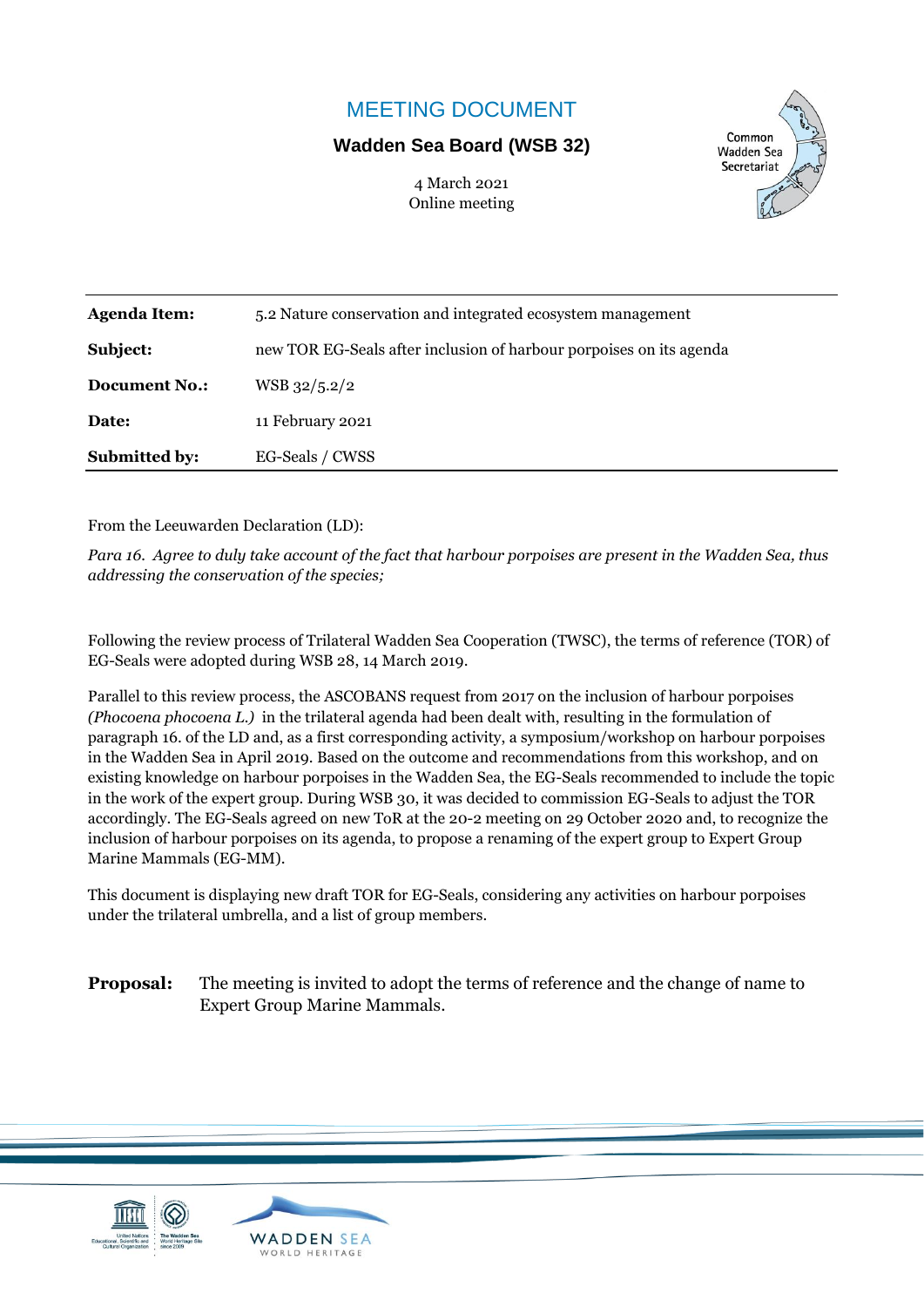# EXPERT GROUP MARINE MAMMALS (EG-MM)

### **Draft Terms of Reference**

#### **Background**

The Wadden Sea is part of the habitat of three marine mammal species: the harbour seal, the grey seal and the harbour porpoise. In the framework of the Trilateral Wadden Sea Cooperation, the conservation and management of the Wadden Sea seal populations is of high importance. The harbour porpoise has been recognized as a third species to be included in the trilateral activities in an enhanced cooperation with other organizations. In fulfilling its mandate, EG-Marine Mammals will duly consider and seek to promote the achievement of the United Nations Sustainable Development Goals (SDG) insofar as these are relevant to its work. The group reports to CWSS and to the secretariat of the Convention on the Conservation of Migratory Species of Wild Animals (Bonn Convention, CMS) through CWSS.

#### **Objective**

The EG-Marine Mammals provides advice on the elaboration and implementation of the recent Seal Management Plan and is coordinating, together with CWSS, the trilateral seal monitoring. The activities of the EG-Marine Mammals should, i.a. fulfil the obligations of the Wadden Sea Seals Agreement (WSSA) concluded by Denmark, Germany and the Netherlands under the auspices of CMS. The group is furthermore connecting monitoring, scientific protection, conservation and communication activities on harbour porpoises and evaluating the ecological status of this species.

### **Tasks**

Re. seals:

- (1) Evaluate the current Conservation and Management Plan for the Wadden Sea Seal Population (SMP) and formulate - if necessary, in cooperation with further experts - an outline for the new SMP every five years;
- (2) Coordinate, supervise and execute monitoring activities as identified in the SMP and assess the results;
- (3) Formulate concrete plans to achieve the objectives of the SMP, in particular the identified required efforts and objectives;
- (4) Elaborate and submit proposals to the responsible authorities to initiate and implement research activities as identified in the SMP and assess relevant research results;
- (5) Analyse developments in the harbour and grey seal populations and provide management advice to the responsible bodies;
- (6) Report to the appropriate trilateral body.

Re. harbour porpoises:

- (1) Foster the exchange on, and connect where possible, existing monitoring and research programmes to gain an overview on the Wadden Sea/North Sea population;
- (2) Analyse developments in the harbour porpoise population (e.g. on population size, health state, threats) and provide recommendations (e.g. research and monitoring, conservation and management and communication) to the responsible bodies;
- (3) Consider proposals on research activities to the responsible authorities;
- (4) Continue and foster the cooperation with ASCOBANS and other organizations.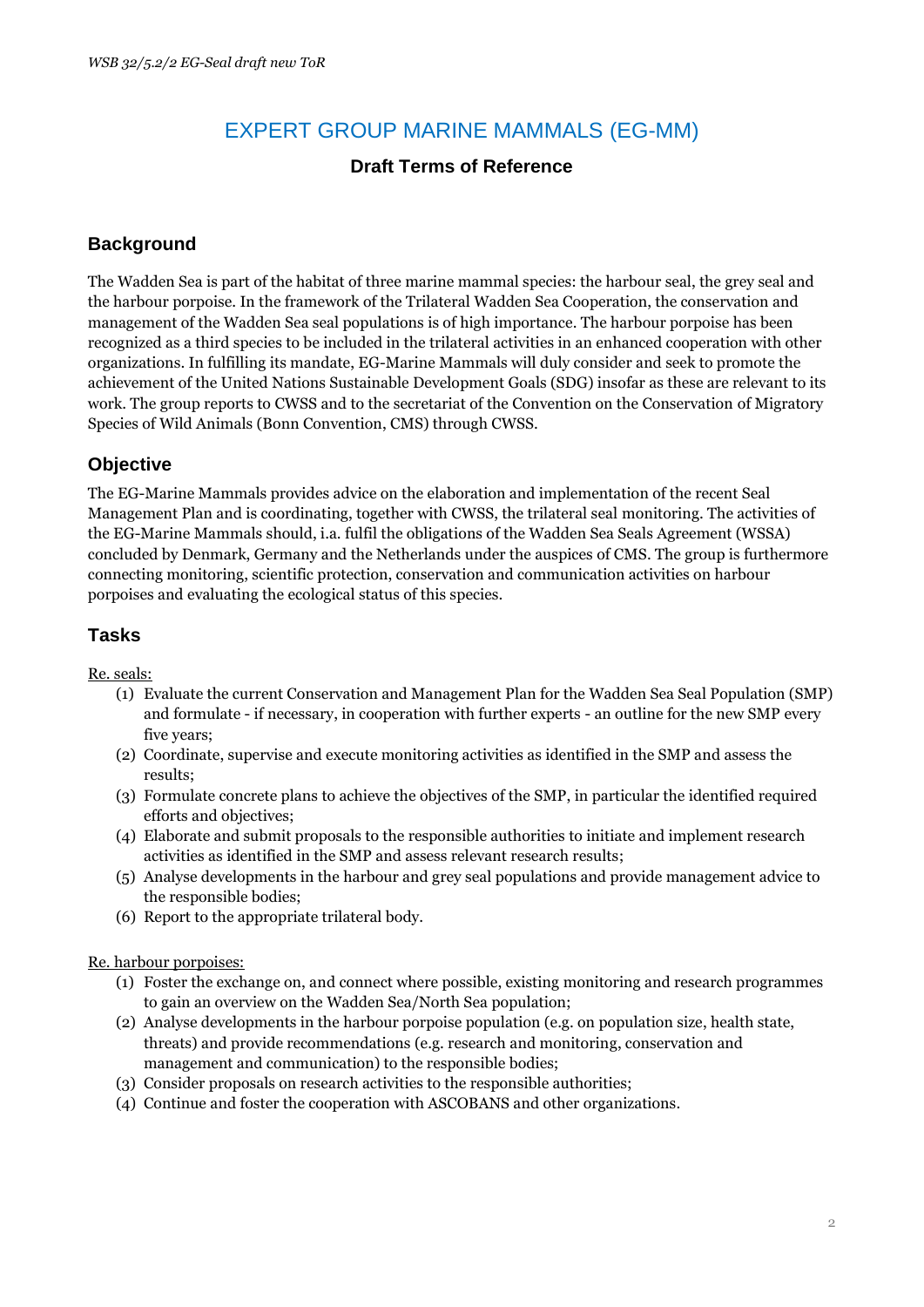### **Deliverables**

- (1) Annual reports on harbour seal and grey seal counts;
- (2) Progress Reports on the implementation of the work plan;
- (3) Evaluation of recent SMP and provide expert advice on the next SMP;
- (4) Draft of Thematic Report on Marine Mammals of next Quality Status Report (next QSR tbc);
- (5) Annual overview on EG-MM activities and findings regarding harbour porpoises based on available monitoring, management and research information and under consideration of the ASCOBANS reports by state parties.

#### **Composition/Membership**

- Chairperson from group or CWSS plus
- 1-3 members per region (NL, LS, HH, SH, DK) directly or indirectly involved in 1) monitoring, management or research on the wild population of harbour seals, grey seals and harbour porpoises; 2) from independent scientific organizations or governmental agencies.

#### **Time schedule**

Permanent